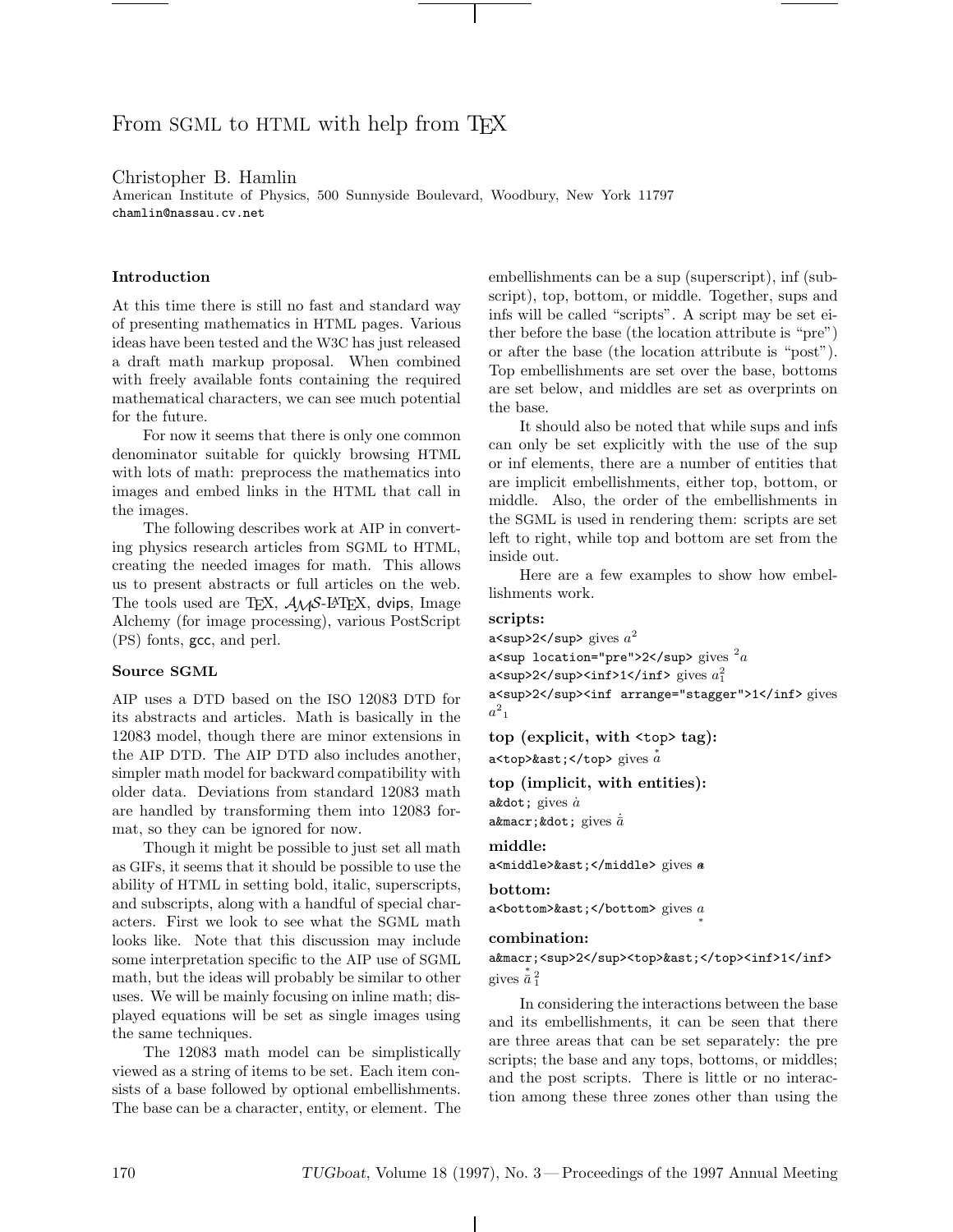height/depth of the base for setting the script baseline. We will ignore this effect for in-line math since it rarely has much effect. (Remember that the resolution of a computer screen is 72 dots per inch, so the smallest unit on a screen is  $\approx$ 1 pt.) We set display equations as a unit so this question does not arise there.

## **Reading and processing the SGML**

The controlling program in the SGML to HTML translation is a C program called s2h. There are three stages in the translation: read and parse the SGML, apply transformations to the SGML, and finally produce the desired output. Splitting the process up into these parts gives s2h some flexibility. Input may come from standard input, a file, or a database query. Tranformations may be applied depending on the output desired or the type of input. Output can be to standard output, a file, or to a string for database insertion and can be in various formats (ASCII, HTML, TEX).

The SGML input is read by s2h and parsed into a simple tree structure that directly represents the structure of the SGML. Nodes are elements, characters, or entities. After the tree has been created, several transformations are applied.

For example, the equation

$$
\mathbf{b} + 2x^2{}_1 \pm 3\ddot{a}
$$

could be input in SGML as

```
<bold>b</bold>&plus;2x<sup>2</sup>
<inf arrange="stagger">1</inf>&plusmn;3a&uml;
```
and would create a tree with  $\delta$ bold>, +, 2x, <sup>, <inf>, &plusmn;, 3a, and &uml;, on the first level. Only the content of the elements would be on a lower level.

Some transformations would normally be applied to the tree at this point:

- 1. Character transformations to normalize the input. This is mainly to identify accented characters that can be set in HTML.
- 2. The math is normalized to represent the older, simpler AIP math model in the newer 12083 math model.
- 3. An older AIP font model is normalized to the the 12083 model.
- 4. The structure of the tree is changed to directly attach the embellishments to their bases and to separate the various types of embellishments into different lists. This takes the embellishments out of the normal tree structure and associates them strictly with the base.

5. Contiguous character data is normally kept in long strings rather than split up into separate nodes, but it may need to be split up so that a single character can be used as a base for an embellishment.

In the transformed tree, 2x would be split up and the sup and inf would be attached to the x on its post script list. The 3a would also be split and the a and  $kum1$ ; would be combined into  $kamm1$ ;.

Now we have a tree where the top level consists of just bases. The embellishments are out of the normal structure and attached to the bases. They are also sorted into separate lists for pre scripts, post scripts, tops, middles, and bottoms, retaining their relative ordering within each such list since this will determine the order in which they are set.

## **Now, some output**

To start, we look at how to output to HTML for math that doesn't need GIFs. This means there can be no tops, bottoms, or middles, and complicated bases— e.g., fractions or roots—are impossible.

To output to HTML we just move along the top level of the SGML structure. For each base, first do the pre list, then do the base, then do the post list. In doing the base we can first do work on reaching the base, then we output the base's content, and finally we can also do work on leaving the base. When we work on the content of the base (or an embellishment) we just apply the same idea to the first level of its contents. In other words, this simple left-toright processing just works recursively to format a transformed SGML tree or subtree.

In outputing the bold element, the HTML tag for starting bold  $(\langle b \rangle)$  is output at the start and the HTML for ending bold  $(\langle b \rangle)$  is output at the end. Whatever the contents are, they will be output in between these tags and so will end up bold.

Here is our "simple" example output in HTML:

## <b>b</b>+2<i>x</i><sup>2</sup> <inf>1</inf>&plusmn;3<i>&auml;</i>

Notice that there is already the complication of setting Latin letters in italic when they are in math. This can be controlled because any math in an article would be inside an SGML formula element. When outputing character or entity data it is necessary to check to see if you are in a formula, and if so to put the character in italic if it is a Latin-based letter.

We see that a fair amount of math can be set with just the normal HTML facilities. However, even the simplest math will run aground because of the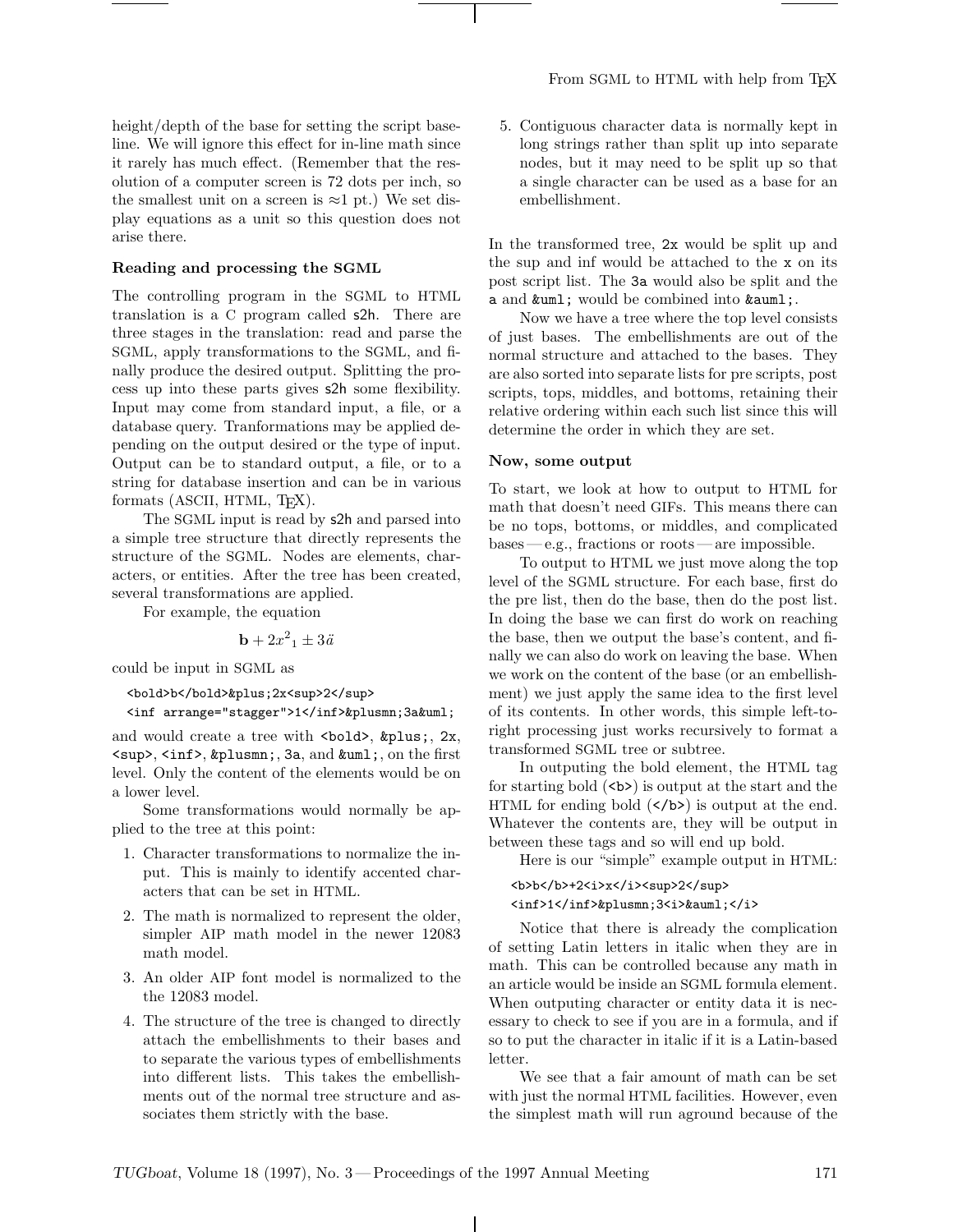Christopher B. Hamlin

limited character set available in HTML. This is the beginning of the use of TEX in the project.

## **GIF interlude**

When including GIF images in-line in HTML text there arises the problem of vertical alignment. By using the alignment attribute of the HTML img tag, one can align an image on the baseline by either its bottom or middle. When setting a character or math image that does not extend below the baseline we just align the image by its bottom. For example, α. However, what do we do if we wish to set a β? Aligning by its bottom gives  $\emptyset$ . Aligning by its middle gives  $\beta$ . One compromise is to align by its middle after making sure that the top and bottom halves of the GIF are equalized by adding in white space. This gives  $\beta$ . Note that this can have a very bad effect on the leading. However, leading is already bad in HTML, and any in-line images or superscripts just make it worse, so this may not be such a high price to pay.

## **Setting special characters**

Let us now work on creating simple GIFs to represent special characters (entities in the SGML).

- 1. First we keep a control table for all legal entities. This table will contain ASCII, TEX, and (possibly) HTML translations of all entities.
- 2. When translating, if there is no HTML representation then we use the TFX translation to create a T<sub>EX</sub> file.
- 3. Since TEX knows the width, depth, and height of all the boxes it sets, have TEX typeset the entity and check the depth. If it is  $>1$  pt, say, balance the height and depth by setting the lesser of the two equal to the greater. Alignment info is written to the log file to tell the translator whether the final GIF should be bottom or middle aligned. The translator reads the log file after TEX runs and sets the GIF alignment via the align attribute of the HTML img tag.
- 4. dvips is run to create a PS file from the dvi file. The PS file can then be rendered into GIF format using Image Alchemy. But it's a problem to keep the extra white space needed to balance the top and bottom of the GIF for middle alignment. Image Alchemy can autocrop a PS file when creating a GIF, but then it (correctly) throws away the white space. dvips can be told to create an EPS file with a Bounding-Box comment. This comment gives the lowerleft and upper-right points of a box that contains all the printing on the page. This com-

ment can be used by Alchemy for cropping if present. Unfortunately, dvips (correctly) does not include white space in the bounding box. But T<sub>E</sub>X knows the height, depth, and width of the box being output, including white space. Since each GIF is set separately, and all we care about is the one piece of math we are setting, we can further customize the TEX run:

- (a) Have TEX write into the log file the dimensions of the math output box.
- (b) Override \output to do nothing but ship out the box, which then comes out with the upper-left point of the box 1 inch in and down from the upper-left corner of the dvi page.

From this information accurate bounding-box values are calculated and then inserted into the PS BoundingBox comment. Telling Alchemy to clip to the bounding-box dimensions then gives (fairly) accurate clipping and lets us retain the white space inserted by T<sub>E</sub>X.

## **Reusing stock GIFs for special characters**

Since we don't want to recreate character entities each time, we can create them before creating any HTML. Then the same GIF will be called in each time the character is shown on the screen and no computation needs to be done at translation time. We can do this as follows:

- 1. Go through the control file to get all the entity names and their TEX translations.
- 2. Render all the characters to GIFs. Collect the names of all the entities that need to be middle aligned.
- 3. When translating, call in the stock GIF with an img tag. Set the alignment using the information collected in the preceding step.

How we store and recall the GIF files may change according to the final product requirements, but storing them according to entity name is convenient since it is already a unique identifier in AIP's SGML.

In building the s2h program the alignment information is stored in an alignment control file as a simple list of entities that are to be middle aligned. In creating the s2h executable this control file is run through a perl script that creates C source code. This code is then compiled into s2h so that it knows how to align all the stock entity GIFs when it calls them in.

Scripts complicate the use of stock GIFs since the GIFs we have created will be the wrong size for a script. Therefore we create scriptsize versions of all the characters and using these smaller versions when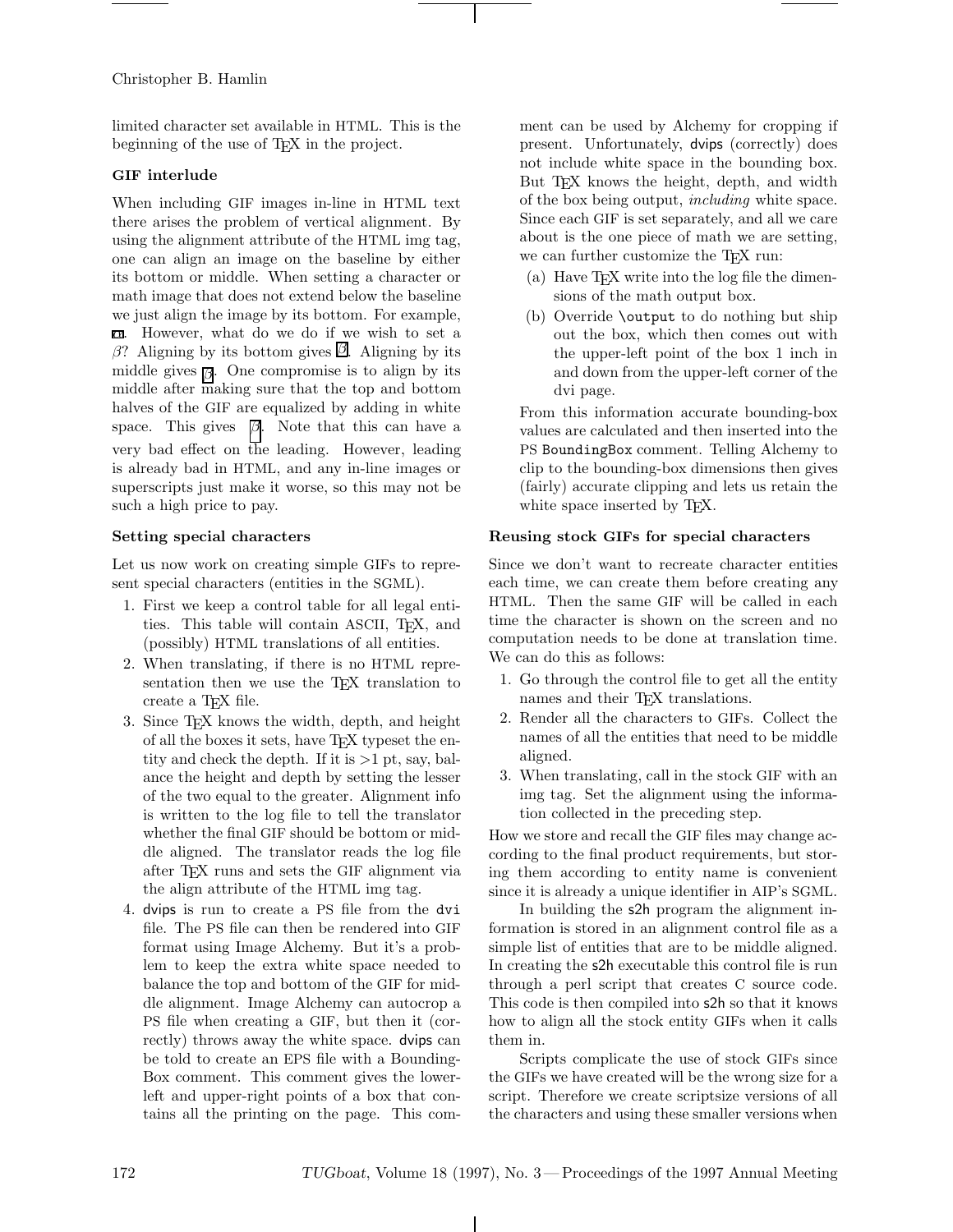characters are set in scripts. The use of images in scripts works well in HTML, fortunately. For example, the SGML x<sup><sup>&alpha;</sup> would be</sup> translated to x<sup><img align = "bottom" src = "alpha-script.gif"></sup> in HTML.

## **Custom GIFs for math**

We have seen that all the special characters can be created beforehand and much can be done with standard HTML tagging. What can't be done, and how does the translator actually decide what to do in HTML and what to send through TEX at translation time?

Certain elements cannot be done in HTML at all. This includes roots, overlines, fractions, and arrays. We call these bad elements. Entities that can normally be shown using our stock GIFs can present a problem if occurring inside bold or bold italic. Such entities are called bad entities. When scripts are kerned or contain bad elements or entities, they are bad scripts.

With the preceding definitions, and remembering our notion of a base with various attached embellishments, we can now define an algorithm:

When translating SGML, move along the top level of the tree. For each item you encounter, do the following:

- 1. If any of the pre script embellishments are bad scripts, do all the pres with T<sub>E</sub>X. Otherwise do them all via HTML.
- 2. If the base is a bad element or entity, or if it has top, bottom, or middle embellishments, do the base and its embellishments and contents in TEX. Otherwise do the base element in HTML and apply this algorithm on the contents of the base.
- 3. Apply rule 1 to the post embellishments.

Note that the alignment mechanism outlined for special characters works fine for more complicated math. Display math (the <dformula> element) is simply defined as a bad element so that the entire equation is done as a GIF. GIFs for display math are always bottom aligned with no height or depth adjustment.

#### **Reusing custom GIFs**

After all this, it would be nice to be able to reuse the GIF for  $\overline{M}$ , or for the script combination  $\frac{1}{2}$ . In fact, using just a few base and script GIFs can produce a lot of different math since the bases may be used with any of the script GIFs or with HTML scripts, and the script GIFs may be used with any of the base GIFs or with HTML bases.

In order to track the GIFs an array of pointers into the SGML tree is maintained. Before rendering a subtree it is checked against the subtrees in the array and a previously rendered GIF is used if one exists. It is also necessary to compare the font contexts since this can have an important effect on the subtree's rendered appearance (see following section).

The *ideal* solution would be to "stringize" the SGML subtree (along with its font context) into a key that uniquely describes the GIF. Then commonly used math fragments could actually be reused for many articles, producing further efficiency. This idea has not been implemented.

## **Font handling**

s2h sets all T<sub>EX</sub> fragments in math mode. This was done because it was rare to set nonmath through TEX. Only a few text-mode accents and a hyphen had to be provided in order to set all the usual T<sub>EX</sub> characters in math mode. Font-style changes are used in AIP's SGML instead of entities for each letter. For example, script M is input as <script>M  $\langle$  script>, not &scrM;, and bold script M is set as <bold><script>M</script></bold>.

It took a little while to realize how easy it is to implement this font scheme in  $\text{LATEX} 2_{\epsilon}$ , thanks to its designers' forethought. Everything maps simply: math is set with \mathnormal (the default), roman with \mathrm, italic with \mathit, script with \mathcal (using Y&Y's MathTime script, which includes lowercase letters), etc. Bold is set with \boldsymbol. If bold in math implies upright Latin letters, as it does for AIP's SGML, merely use \boldsymbol{\mathrm{...}}. Note that the difference between math and italic is obvious in  $T_FX$  in HTML it is necessary to look at characters and entities output from math to see if they must be set in italic with HTML's  $\langle i \rangle$  tag, while leaving numbers, punctuation, and other characters and entities in the default roman.

The algorithm for deciding what needs to go through TEX seems to work generally but its recursive nature means that we may be several levels deep before TEX is invoked. So small pieces of math may be set without their normal font context. For example, a small piece of math may be <bold>x&minus;&alpha;</bold>. There is no need to set the x or minus via TEX, but the bold alpha cannot be set with HTML and so must be set with TEX (it is a bad entity, according to our algorithm). But it is not enough to set \$\alpha\$ since it will not be set bold. It is necessary to create a font context in TEX that matches that of the small piece of math we